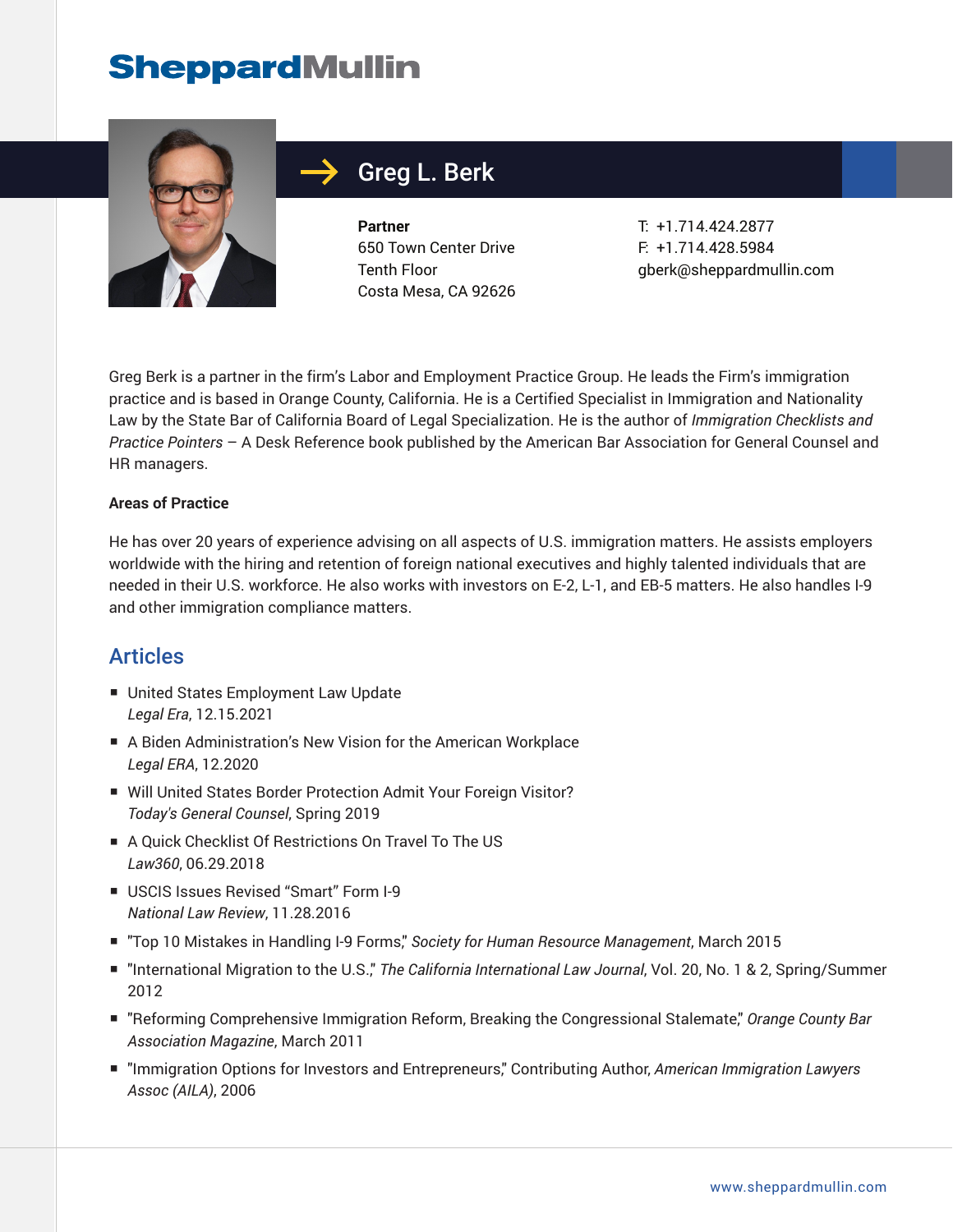■ *Immigration Concepts: A Primer for Law Students and Paralegals on the U.S. Immigration and Nationality Act*, Copyright 2004; Compilation of materials written to assist students in understanding the complexities of immigration law

#### **Global Trade Law Blog**

- "Export Control HR Pitfalls To Avoid When Hiring," September 2, 2020
- "Refresher: How to Comply With U.S. Export Controls and Anti-Discrimination Laws When Recruiting and Hiring Foreign Nationals," April 8, 2020
- "Confused by the Evolving Travel Ban? Here's a Cheat Sheet with the Latest Guidance," November 15, 2017

#### **Corporate & Securities Law Blog Posts**

■ "Annual H-1B Visa Quota Will Open on April 1, 2015," February 11, 2015

### **Labor and Employment Law Blog Posts**

- "Sheppard Mullin Travel Checklist New Vaccination Travel Restrictions for Entry Into the United States: Air and Land Rules Effective November 8, 2021," November 2, 2021
- "Employment, Tax, and Visa Issues Associated With the Overseas Telecommuter," September 30, 2020
- "What Does the Supreme Court DACA Decision Mean for DACA Employers and Employees?," June 26, 2020
- "How the New Presidential Proclamation Regarding Non-Immigrant Visas Affects Your Company," June 23, 2020
- "DHS Announces I-9 and E-Verify Relief for Employers Due to COVID-19," March 23, 2020
- "Coming to America...to Wait Out the Coronavirus Visa & Immigration Considerations," March 3, 2020
- "DHS Issues New I-9 Form Required by May 1 for New Hires and Reverifications," February 20, 2020
- "ICE May Visit Your Company or University Campus a Quick Checklist and Guidance," August 16, 2019
- "When the Government Shuts Down: The Impact on E-Verify, I-9's, and Visas," January 24, 2019
- "A Solution in Search of a Problem: The California Legislature Imposes Duties for Employers When ICE Audits Your I-9s," December 5, 2017
- "The Latest Turn in the Travel Ban Road," November 15, 2017
- "In January, Will You be Able to Board Your Domestic Flight With Your Current Driver's License?" November 10, 2017
- "The Rescission of DACA A Quick Overview of How This Impacts Your DACA Employees," September 6, 2017
- "USCIS Issues New I-9 Form: Commentary and I-9 Checklist for Employers," July 31, 2017
- "Dear Congress: Your District Needs a New E-4 Visa for Promising Entrepreneurs," July 5, 2017
- "The Travel Ban A Quick Update," July 5, 2017
- "Sheppard Mullin Travel Advisory and Immigration Update," February 2, 2017
- "USCIS Issues Updated Form I-9 With New Features," November 28, 2016
- "International Entrepreneurs: New Proposed Work Authorization for Founders of Start-Ups And a Comparison to Other Visa Options," September 13, 2016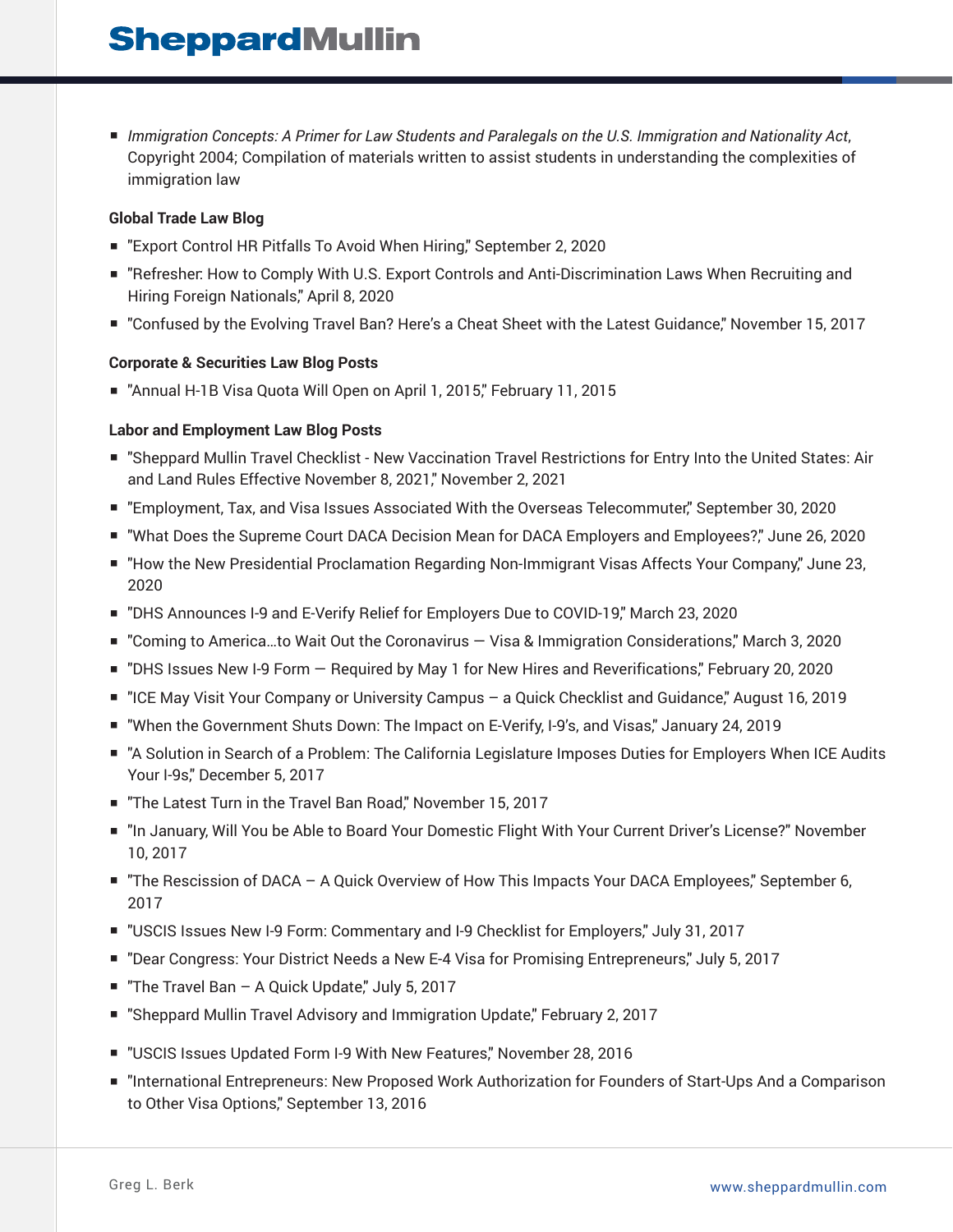- "USCIS Announces Work Permits for Qualifying Spouses of H-1B Employees," February 25, 2015
- "Urgent Notice To Employers: Annual H-1B Visa Quota Will Open on April 1," February 9, 2015
- "How Will the White House Announcement on Immigration Affect Your Company?" November 24, 2014
- "U.S. and China Strike Visa Deal," November 11, 2014

#### **French Desk Law Blog**

- "U.S. Visas for Ukrainians and Russians: Navigating the Maze," March 11, 2022
- "NIE's Now Good for 1 Year, More on Navigating the Travel Ban Jungle: National Interest Exception Checklist for the U.S. COVID Travel Bans," July 20, 2021
- "Navigating the Travel Ban Jungle: National Interest Exception Checklist for the U.S. COVID Travel Bans," July 1, 2021
- "U.S. Embassy in Paris Substantially Limits the Eligibility of National Interest Exemptions for Foreign Travelers," March 3, 2021
- "The U.S. Coronavirus Inbound Travel Ban Has Been Expanded to Flights from the U.K., Ireland, and Schengen countries, in Addition to the Previous Ban from China and Iran," March 16, 2020

### **Latin American Law Blog Posts**

- "Annual H-1B Visa Lottery Will Open on March 1, 2022," February 7, 2022
- "Visas and Immigration in 2021 Under the Biden Administration," February 26, 2021
- "Will U.S. Customs & Border Protection Admit Your Foreign Visitor? How to Avoid that Sunday Evening Phone Call from CBP," November 6, 2018
- "Congress Passes Passport Revocation Bill Aimed At Large Tax Debtors," December 30, 2015
- "New I-9 Issues Facing Employers with Recently Legalized Employees," April 20, 2015

#### **Government Contracts Law Blog Posts**

- "The Travel Ban A Quick Update," July 27, 2017
- "Dear Congress: Your District Needs a New E-4 Visa for Promising Entrepreneurs," June 28, 2017
- "Buy American and Hire American New Executive Order Promises to Put American Workers First, But Practical Impacts Remain Unclear," April, 24 2017

### **Books**

Employer's Guide To COVID-19 And Emerging Workplace Issues (Over 690 pages) 04.21.2020

# Media Mentions

Business Immigration's Uncertain Path Post-Travel Ban Ruling *Law360*, 06.29.2018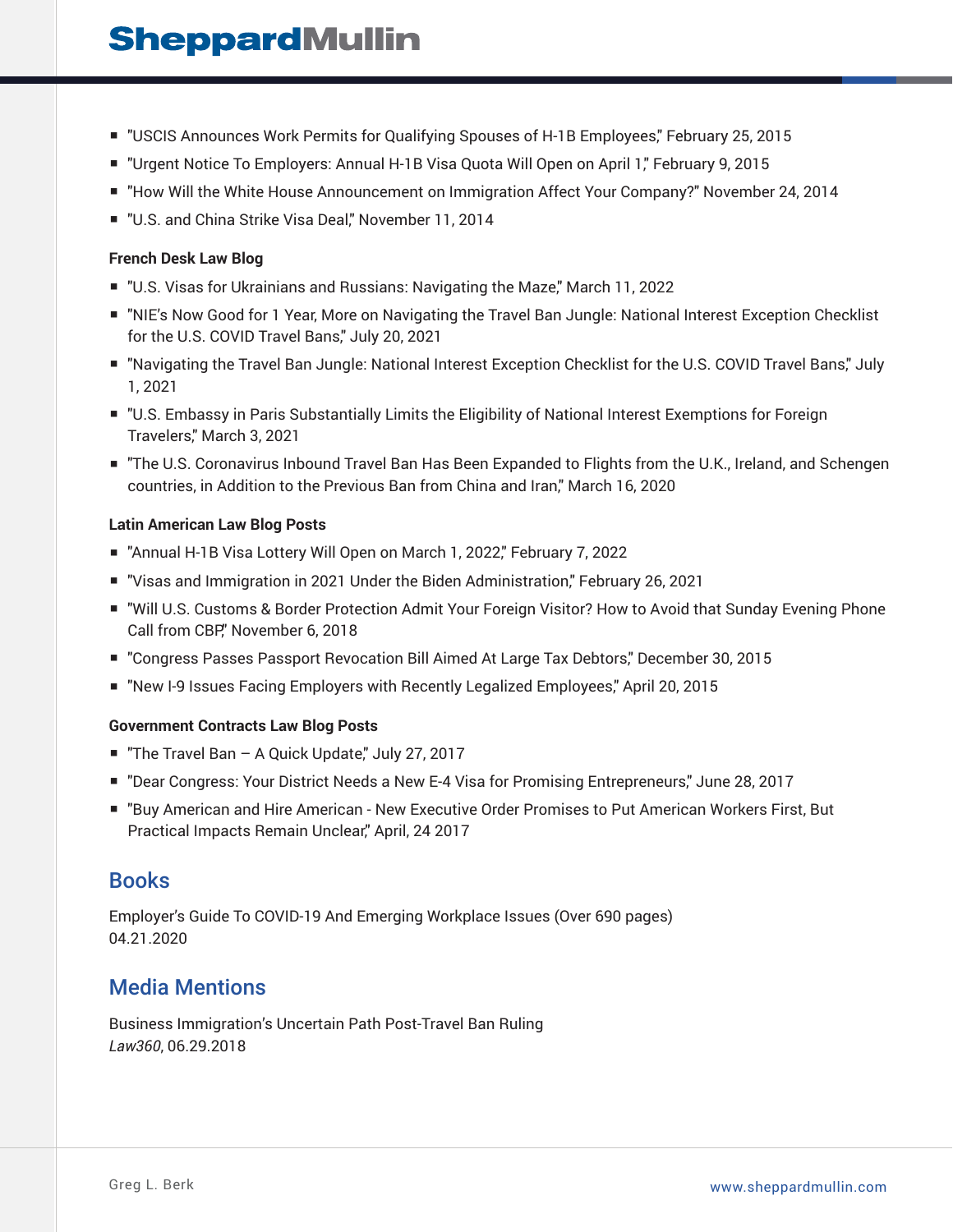Immigration Action Will Increase Immigrants' Ability to Switch Employers *Society for Human Resource Management (SHRM)*, 12.10.2014

## Speaking Engagements

"PERM Practice Pointers to Avoid Malpractice," Orange County Bar Association, Immigration Law Section Webinar, March 1, 2022

"PERM Best Practices in Light of COVID," 34th Annual AILA California Chapters Conference, November 19, 2021

"Planning Your U.S. Visa for the 2022 Rebound," Sheppard Mullin Webinar, May 11, 2021

"Immigration Issue Spotting for Practitioners that are New to the Field of Immigration Law," American Bar Association Webinar, March 5, 2021

"A Quick Run Around the I-9 & Visa Track," Santa Barbara Human Resources Association (SBHRA), January, 15, 2020

"The Nuts and Bolts of Drafting a Job Description," Orange County Bar Association, Immigration Law Section Meeting, March, 5, 2019

"The H-1B Dragon," Orange County Bar Association, Immigration Law Section Meeting, June 6, 2017

"STEM OPT and What it Means for Your Practice," American Immigration Lawyers Association Southern California Chapter, April 27, 2016

"Nonimmigrant Visas and I-9's," Pincus California Immigration and Nationality Law Specialist Exam Course, September 10, 2015

"Student Visas - The Basics and Beyond," State Bar of California International Law Section Webinar, August 12, 2015

"Ethical Traps and Pitfalls for the Immigration Lawyer," Orange County Bar Association, May 5, 2015

"First Things First: I Need a Visa to Stay Here!" Founder's Workshop at Runway, January 15, 2015

"Nonimmigrant Options for Smaller Businesses - E, L, and H," Web Seminar, November 6, 2014

"Employment and Immigration Compliance Issues for International Corporations in the United States," State Bar of California Annual Meeting, September 14, 2014

"Slaying the Dragon: Understanding the 1,200-Page U.S. Senate CIR Bill," Orange County Bar Association, Immigration Law Section Meeting, November 2013

"Hot Topics in Immigration Law: The Latest in EB-5 Investment and Preparing Your Practice for Comprehensive Immigration Reform," Panel Discussion, 2013 State Bar of California's Annual Meeting, October 2013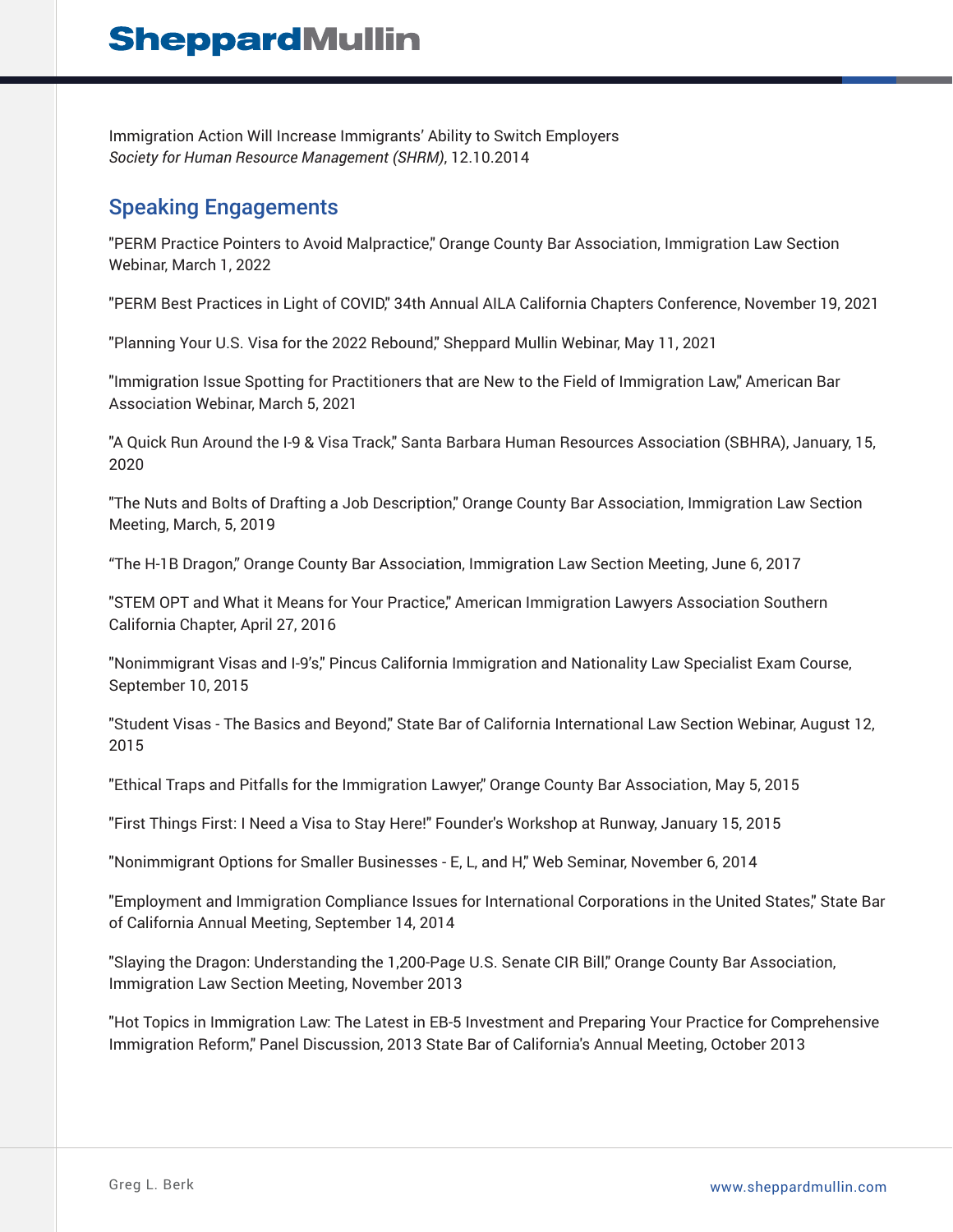"I-9's, E-Verify and the Latest Immigration Benefits," California Landscape Contractors Association, Orange County Chapter, April 2013

"Immigration Session - Fundamentals of Employment Law Seminar," Sterling Education Services, March 2013

"Visa War Stories and Consular Processing," 2012 State Bar of California Annual Meeting, October 2012

"EB-5 Investors Immigration 101 Seminar," Pincus Professional Education, October 2012

"Immigration & Legislative," California Restaurant Association, September 2012

"Overview of U.S. Immigration Options," State Bar of California, September 2012

"The World Is a Big Playground: Cross Over Issues Involving Foreign National Clients in Family Law, Estate Planning, and Immigration," State Bar of California Webinar, Panel Speaker, July 2012

"Presentation on B-1 business visitor visas – opportunities and challenges," Southern California International Sister Cities Regional Conference, January 2011

### Events

Third Thursday Emerging Company Webinar Series Visas for Entrepreneurs – A Quick Lap Around the Visa Track Via GlobalMeet, 01.17.2019

Immigration Issues | Emerging Company Webinar via WebEx, 02.23.2017

Labor & Employment Law Update & Happy Hour - Los Angeles Fall 2016 Seminar Series 11.09.2016

The New USCIS Initiative for International Entrepreneurs and Other Visa Options Third Thursday Emerging Company Webinar Series via WebEx, 09.15.2016

A Quick Run Around the Immigration Track – A Survey of Non Immigrant Employment-based Visas California State Bar Webinar 06.15.2016

Breakfast With Your Labor Lawyer - Los Angeles Spring 2016 Seminar Series 05.18.2016

Breakfast With Your Labor Lawyer - Orange County Spring 2016 Seminar Series 05.04.2016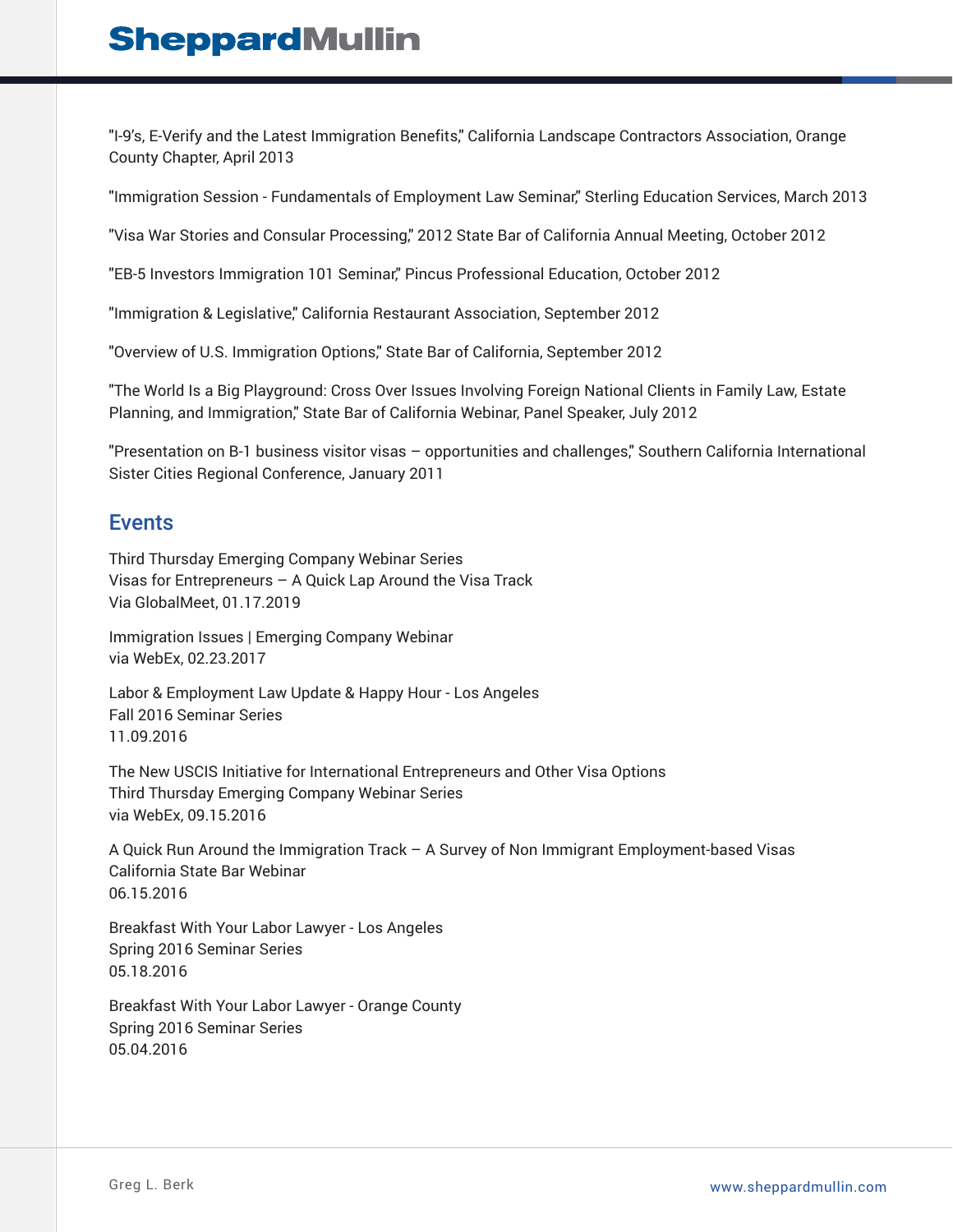Immigration Basics for Startup Founders First Things First - I Need a Visa to Stay Here! 05.07.2015

## **Memberships**

Member, Immigration Law Subcommittee, State Bar of California, International Law Section, 2013-Present Past Chair, Immigration Law Subcommittee, State Bar of California, International Law Section, 2013-2015 Advisor Emeritus, Executive Committee, State Bar of California International Law Section Executive Committee, State Bar of California International Law Section, 2011-2015 Member, International Law and Labor & Employment Law Sections, American Bar Association, 2019-Present Member, Orange County Bar Association Lawyer - Referral Advisory Committee, 2006-2010 Orange County Bar Association Education Committee, 2010-2012 Member, Long Beach – Qingdao Sister City Organization, 2004-present Member, American Immigration Lawyers Association (AILA), 1999-present Board of Directors, Southern California Sister Cities International Organization, 2011 Chair, Orange County Bar Association Immigration Section, 2005 and 2010 Member, AILA National EB-5 Investors Committee, 2008-2009

# Podcasts & Webinars

Nota Bene Episode 77: Labor, Employment, and Immigration in a Pandemic World with Kelly Hensley, Denise Giraudo, and Greg Berk 04.15.2020

Visas for Entrepreneurs – A Quick Lap Around the Visa Track 01.17.2019

# **Practices**

Labor and Employment Immigration Immigration EB-5 International Reach France Latin America